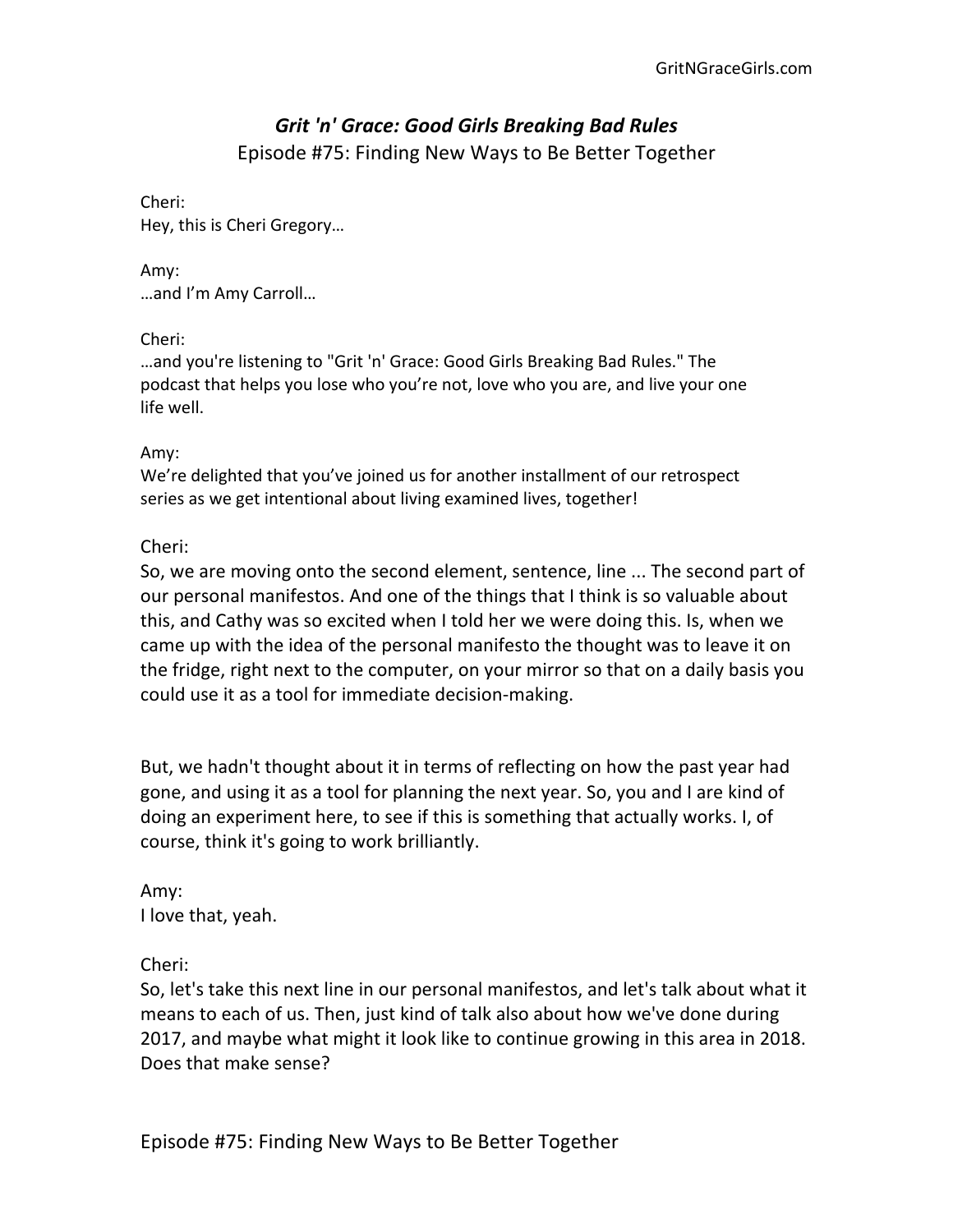Amy:

Yes. But, I think you need to start this time because you wrote yours so brilliantly.

I love it!

Cheri:

Mine is a sticky statement, and I learned how to do sticky statements from Amy Carroll. So, thank you for recognize ... I will break my arm patting myself on the back for this one. I'm very proud of it.

Amy: It is brilliant. It is.

Cheri:

Well, actually, I even had a little help from our writing coach Ginny Yttrup.

Amy: Okay.

Cheri:

So, which illustrates ... It illustrates the concept brilliantly, here we go.

Amy: Yes.

Cheri:

All right. The theme of our little episode here today is building community and building a team. So, here's the line from my personal manifesto. I can't be my best self all by myself. That has been such a hard lesson to learn.

By the way, it was Ginny who had me add the word best, so that it would have extra alliteration. I can't be my best myself all by myself. It does roll off the tongue beautifully.

Amy: It's amazing.

Cheri: More importantly, I remember this. I really would have to say that this year has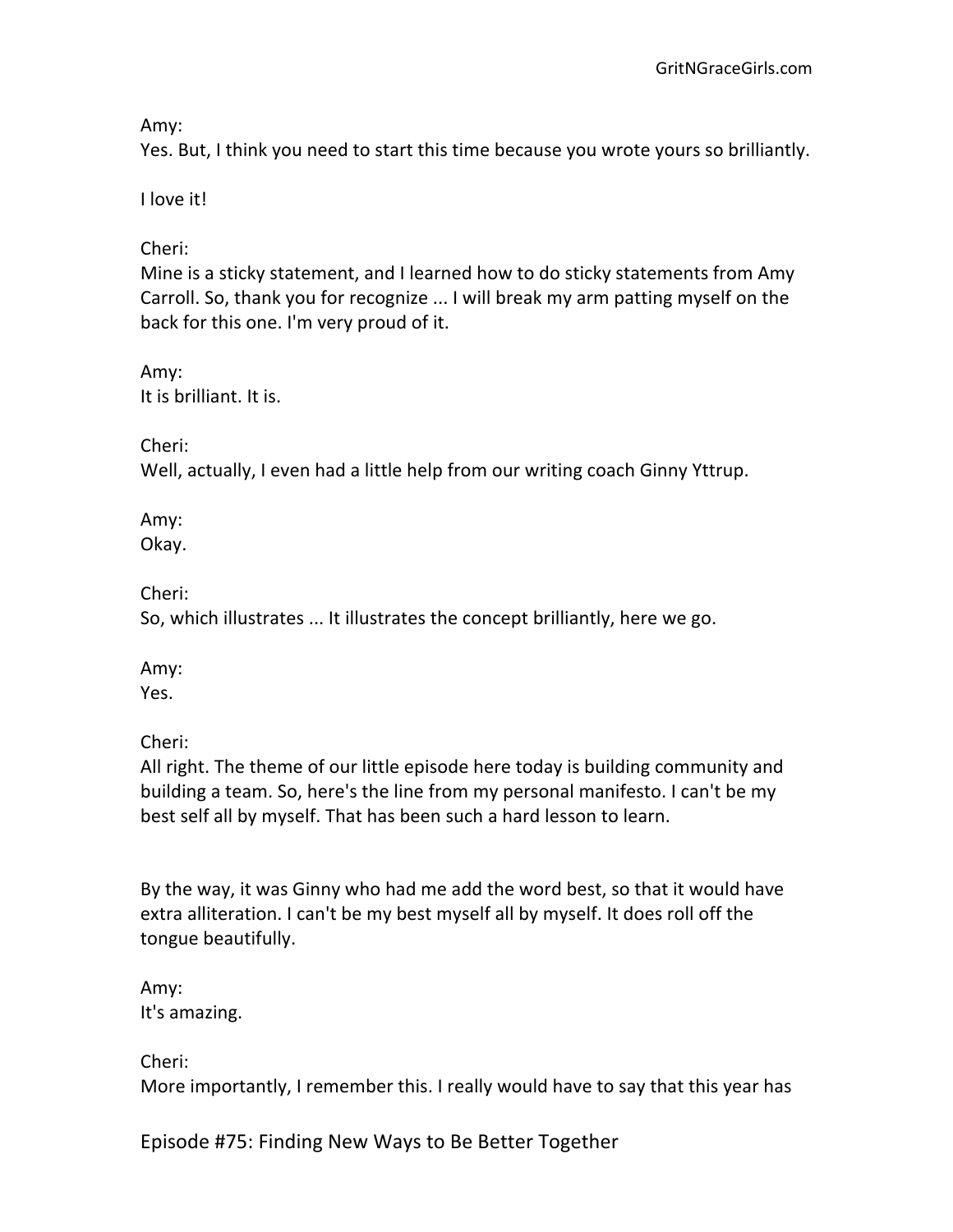been the year of me buying into that and recognizing that there is no glory in being the lone ranger. And being able to do things by myself ... Even when I can, even when I do pull it all off, there's almost no value in it. Honestly, it's lonely, and it's inconsistent with how God created me. I am naturally a collaborator; I have always been a collaborator.

Amy:

That's why we work together so well!

Cheri:

But, I've been surrounded by people how are like Mr. Incredible, I work alone. That's okay too. God's created some people to be that way. But, it has been just astonishing to discover how much fun it is to be part of other people's teams, and then to build my own team. It's not the easiest thing in the world, there's a lot of things I've had to learn. But, overall, it is so worthwhile.

And to learn that one of the values of building a team is that I can get help really early when it's still help, and it's not rescue. I think that's one of the biggest things I've discovered, is for most of my life, I wouldn't ask for help or accept, forget asking. People would offer and I would say, "No, no, no. I've got this. I've got this." Then, at the last possible moment, when I would then discover, "No, I'm desperate." Well, that's not help anymore. That's rescue.

And it's an inconvenience to other, sometimes there's more expense involved, it's embarrassing, it's shaming. So, for many years, I thought that was help, and so, I avoided it. Now, I realize, wait, I can ask for help before I even need it. That's just called having a good team, that's part of a healthy community is to recognize that we're all here for each other.

So, yeah. This has been a good year for that. How about you? I love how you worded yours; yours was very intentionally worded to.

#### Amy:

I embrace authenticity to build a delight filled community. So, there's two things in there for me. The whole I embrace authenticity is just, you know, trying to put that perfectionism behind me. That before I what I wanted to do, is I wanted to have a team. I have some leadership abilities, so a lot of times I'd end up as the leader. So I felt like I had to play that role instead of just being myself.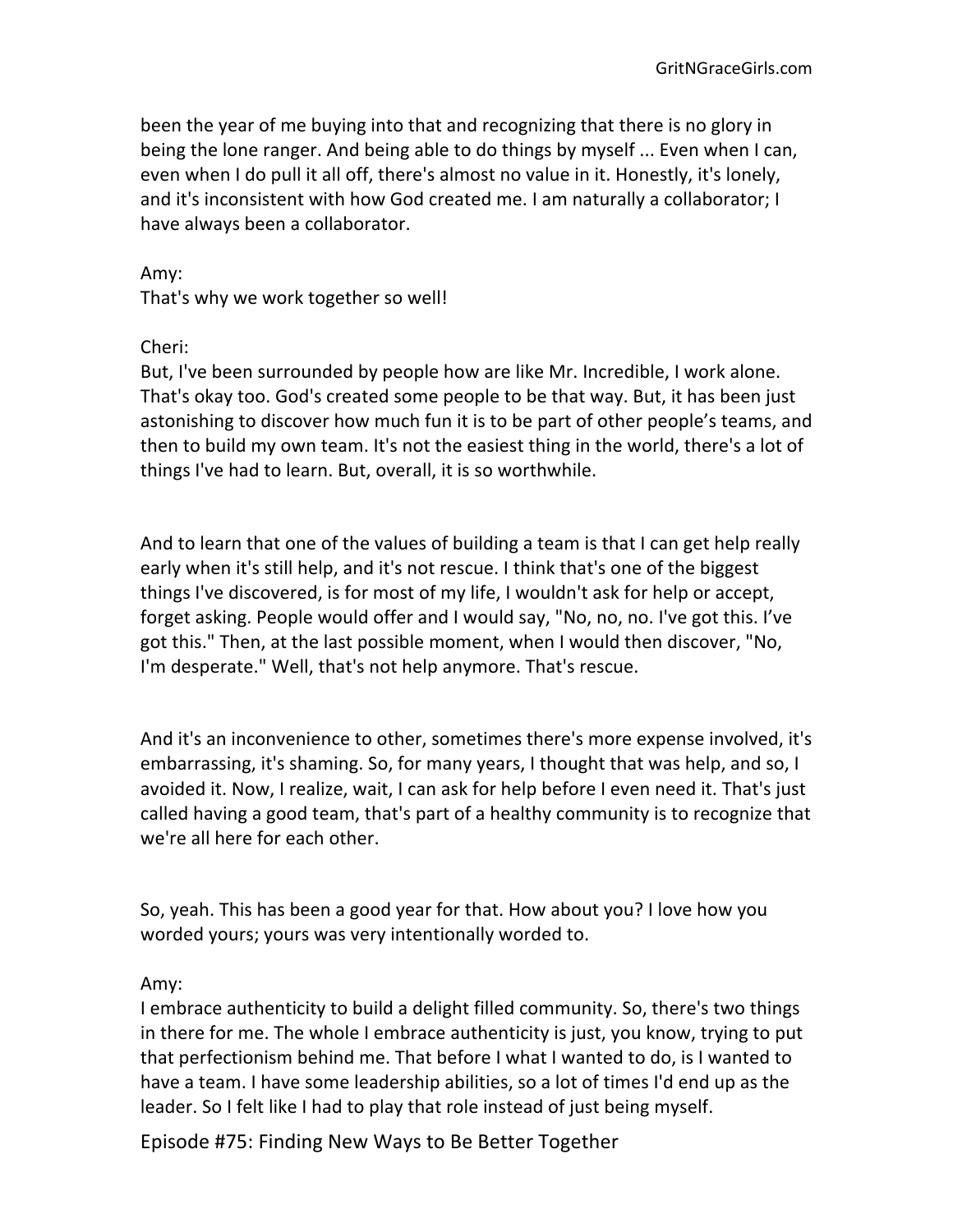When we play roles, and we hide behind walls, guess what walls do? They separate us from people. I couldn't even build the kind of community that my heart really longed for, because I was too busy trying to appear perfect. So, I embrace authenticity. I don't know why I'm having trouble saying that. I embrace authenticity, it's a little bit of a tongue twister, and that is my part of it.

Then, to build a delight filled community. You and I both love that word delight.

Cheri: Yes we do.

## Amy:

We both have it in our tagline. I love that. It's in my life verse too. One of my favorite shows this year ... well, they're all ... I say that about all of them. Like, whichever one comes up, "Oh, that one is my favorite!" But, one of the ones I loved was when we were talking to Mary about the friendship network.

Cheri:

Yes.

# Amy:

That just has impacted me all year long. And another friend of mine, Lisa, who is in my friendship network, she pointed out to me that statistics say or studies say that the five people closest to you determine who you become. That's pretty eye opening.

You know, I've talked a lot about this year that I didn't use to be very intentional about my friendships. It was just like, whoever was in front of me, or whoever I was having fun with. I have become much, much more intentional. That delight filled community is an intentional community.

So, I think all of us have to look at ... If I'm not in a delight filled community, why not? I can choose the five people that have the most impact on me, and I've had to do that.

Cheri: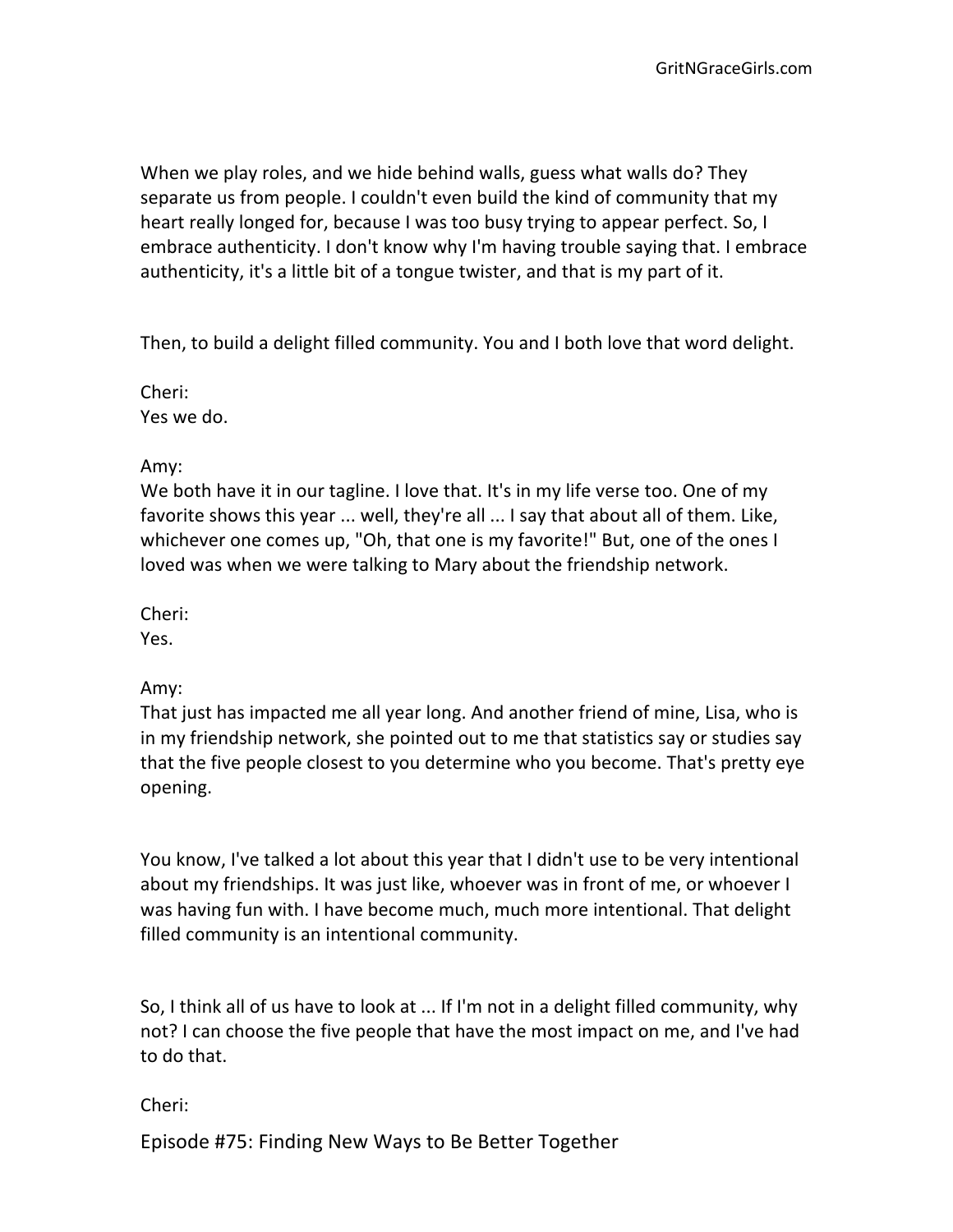I love that. I was wondering where the delight came from. I love your intentionality of making sure that that's part, not just of your life, but also of the community that you're a part of. You know, part of what you're talking about, is you're talking about organizational culture.

Amy: Mm-hmm (affirmative).

Cheri:

You know, we think of organizations as being these big companies, but you're looking at your own Amy Carroll community, and saying, what do you want the tone of it to be? Do you want it to be a bunch of people who whine and complain? Do you want to be a bunch of gossips and back biters, I'm making this part up.

Amy: Sure.

Cheri:

But, it sounds like you've decided that when you get home after hanging out with your people, and you review those experiences, that delight needs to be something that you can say was something that either happened, or you felt, or that they walked away with. I think that's a great thing to reflect on.

Amy:

Well, and I think it's accountability for me that I'm bringing my delightful self, not my whiny, complainy, gossipy self. But then the other thing that I was trying to hit on, I was trying to think of, how do I say I want this to be mutually beneficial.

Cheri:

Yeah.

Amy:

I want it to be a community where there's this give and take that benefits everybody who's part of it. And Ecclesiastes four, and it was so funny, as we were going through picking scripture for these shows in this series. I thought, "How many times I ended up in the wisdom chapters?" Proverbs. Ecclesiastes. And I thought, "You know, isn't this what we're really shooting for? Growing in wisdom?"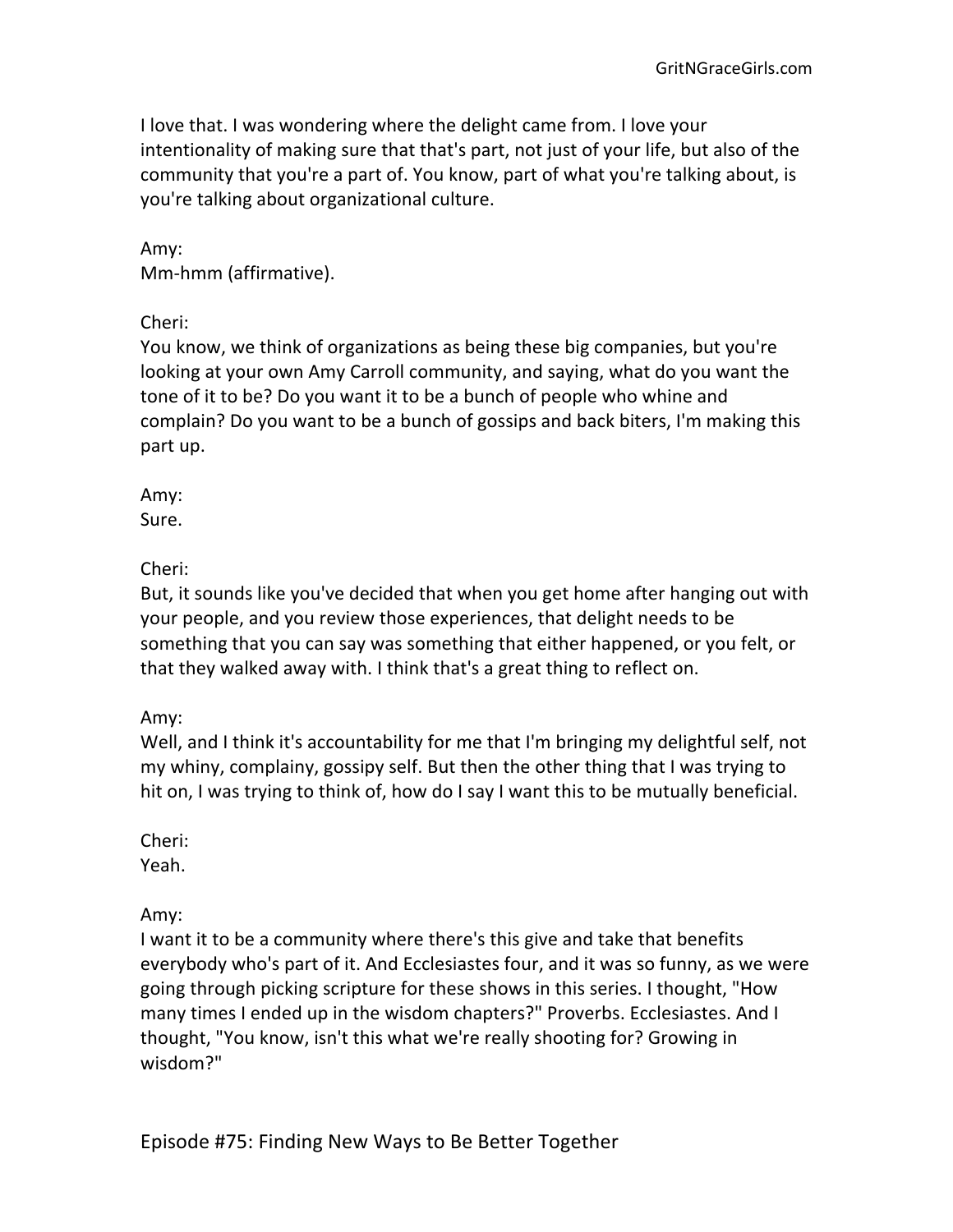With this series and looking at 2018, and saying, "I want to grow some more next year in wisdom." But Ecclesiastes 3, and this is a beautiful and it's used in weddings a lot, but I don't think it necessarily points to a marriage. And it starts in verse 9, "Two are better than one, because they have a good return for their work. If one falls down, his friend can help him up."

See, it's about friendship, really, not marriages, necessarily. "But pity the man who falls down and has no one to help him up. Also, if two lie down together, they will keep warm, but how will one keep warm alone? Though they may be overpowered, two can defend themselves. A cord of three strands is not quickly broken." And that picture, I did have those on my napkins at my wedding that verse. But it's a beautiful picture.

Cheri:

Yeah.

Amy:

It's God and me and my third person, or sometimes community can be, what I'm learning is it's a very small number really.

Cheri:

Yeah.

Amy:

We think community like, "I have this big swath of friends." Not really. I've got a handful of lifetime friends.

Cheri:

No, I agree. And what I love here is that having that give and take in our communities, especially our chosen communities, is going to be influenced by what we talked about last week, which is where we're at with our identity in Christ because we're going to know what we have to offer. We're going to be more secure in what we have to offer, and we're not going to be trying to get our need met from others in community.

We're going to have our security needs met by God, we're going to know who we are, and thus we're going to know what we have to give. And for me, that's probably been one of the biggest things about 2017. I was, Daniel and I were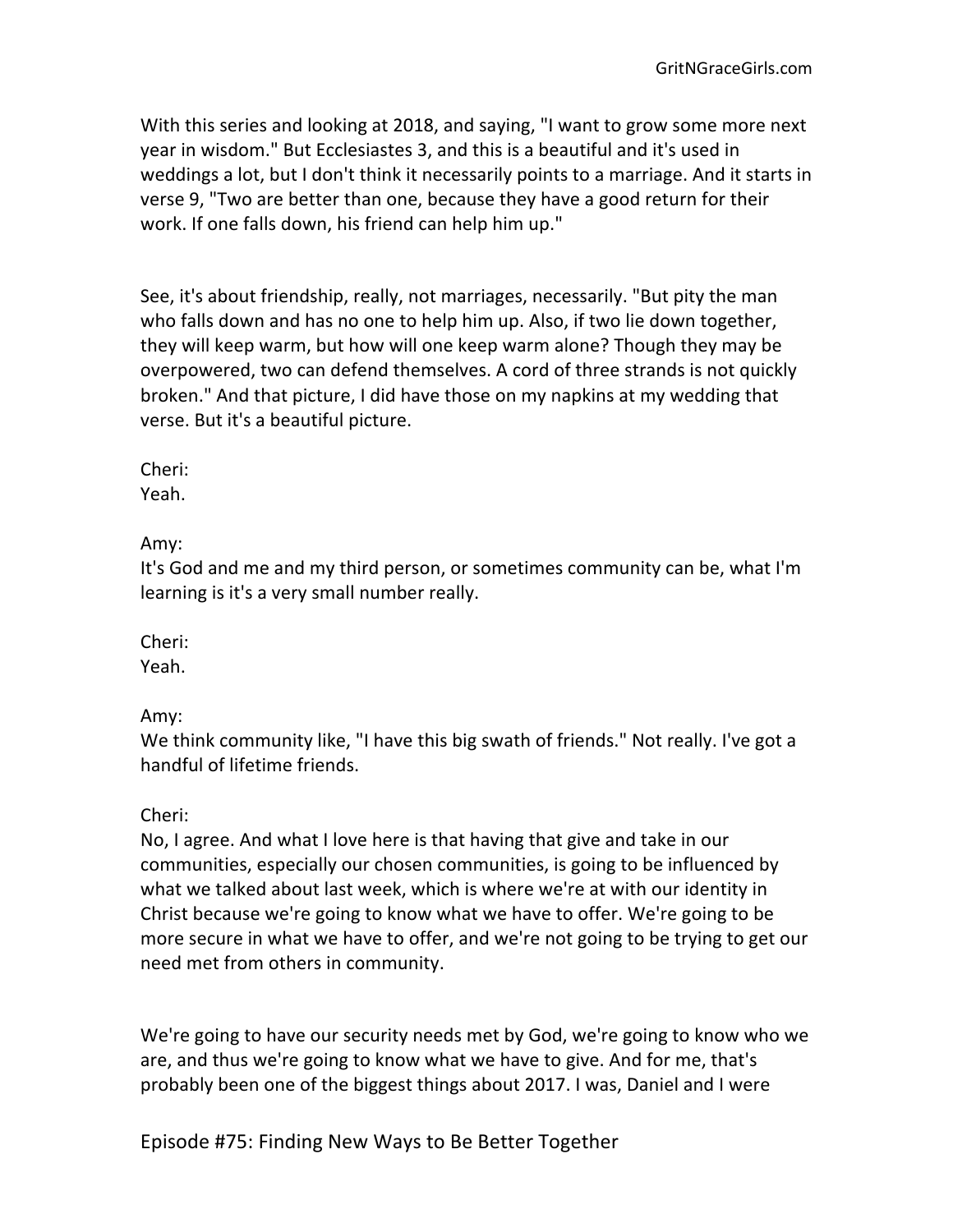taking a walk last night and I said, I told him, "I think I really know what I bring to my friendships." I feel good about it, and....

Amy:

You should.

Cheri:

I spend so much less time second-guessing, wondering if people like me, wondering if they'll keep me, if they're going to discard me. I just keep showing up and focusing on what I do. And it's a little different in each relationship, but I'm not going off on all these little rabbit trails. And then, I'm better at receiving what others give in return. It's just so much more of a, what I call a reciprocal blessing. And there's, it's almost no drama. It's so nice. It's like-

Amy: No drama? In female relationships? Wow!

Cheri: We just do our thing. We just do it.

Amy: Woo hoo!

Cheri:

So, that is something in 2018, that I really want to make something I'm even more intentional about, because I feel like this year it's just kind of happened and it's kind of been a blessing. And I want to be more intentional, both for myself but also for others and making sure that as I form new relationships, which I know God is going to bring into my life, perhaps some friendships with some younger women that I'm intentional about that reciprocity.

Cheri:

Head on over to GritNGraceGirls.com and click on new episode.

Amy:

There you'll find the transcript, and a free download that you can use as you pray-cess today's episode for yourself.

Cheri: